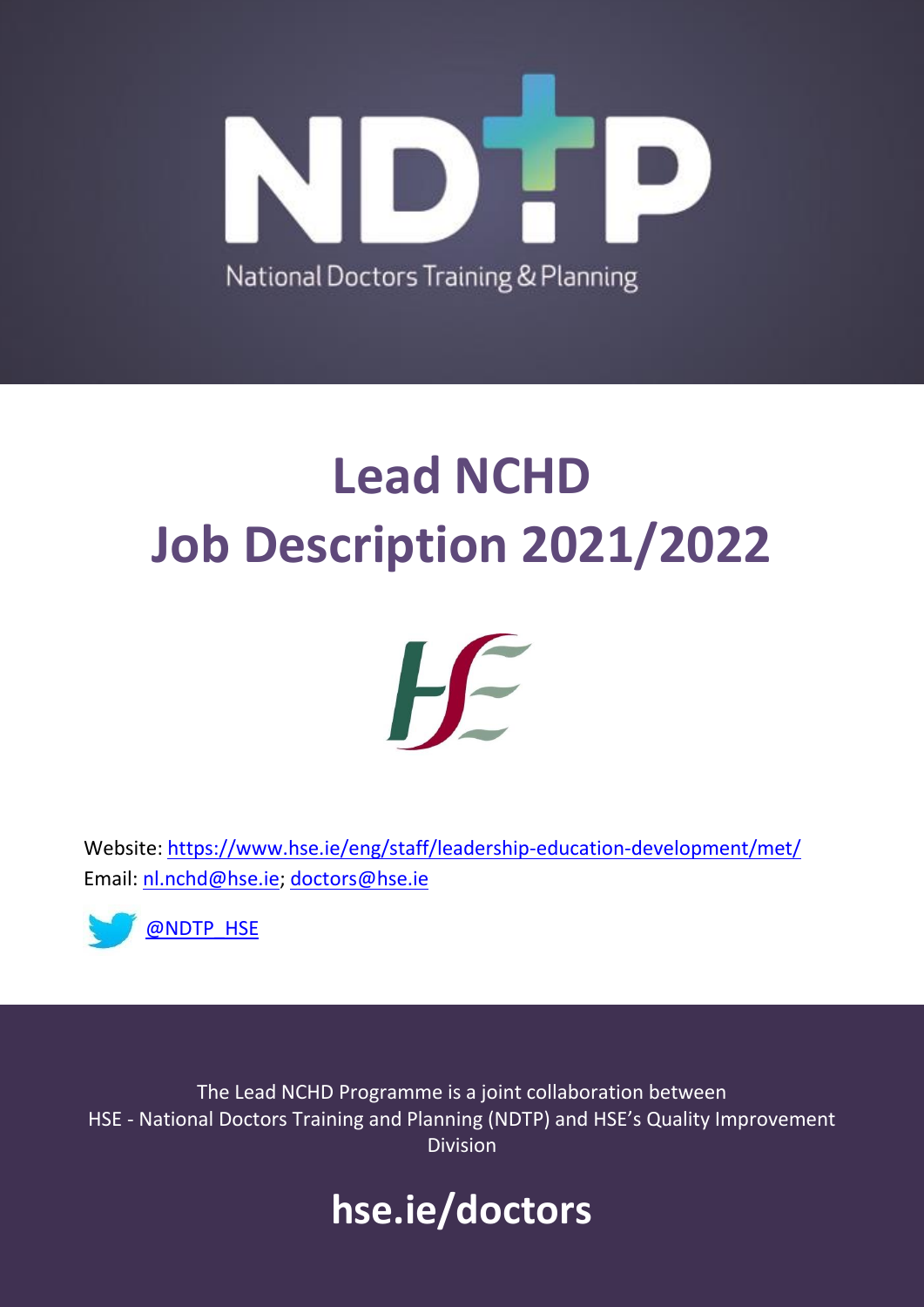### **Background and Context**

The Lead NCHD Programme is one of a range of initiatives taken at national level to improve NCHD recruitment and retention in the Irish public health system. Its introduction was welcomed by the Strategic Review of Medical Training and Career Structure ('MacCraith Report') which was established in 2013 by the Minister for Health and chaired by Professor Brian MacCraith to address the challenge of doctor recruitment and retention. The 'MacCraith Report' recommended that structured communication arrangements should be established for trainees, including engaging trainees in solutions for patient care. The report recognised the Lead NCHD initiative as having the potential to assist with these communication arrangements.

The Lead NCHD Programme is a response to the historic deficit in NCHD representation at executive level in Irish hospitals and is a means of contributing to the improvement of NCHD welfare and working conditions. This initiative is implemented by HSE – National Doctors Training & Planning (NDTP) and the HSE's Quality Improvement Division and Clinical Director Programme. Funding for the initiative is provided by HSE – NDTP.

The initiative has been welcomed by the Department of Health, the Medical Council, the Joint HSE/Forum of Irish Postgraduate Medical Training Bodies, the Clinical Director/Clinical Programme Steering Group, the Forum Trainee Subcommittee and the Irish Medical Organisation (IMO).

The initiative was piloted by the HSE in January 2014 in five hospitals. Following a review of the pilot programme the Lead NCHD Initiative was rolled out nationally in 2015. Today, there are lead NCHDs across 32 acute hospitals, and the Community Health Organisations (CHOs), with approximately 75 leads in total. The Lead NCHD is not a specialty specific role (however CHOs currently appoint mental health and GP leads) and does not serve as a direct link to training requirements or training specific needs.

### **National Level Structures to Support the Lead NCHD Initiative**

The HSE supports the Lead NCHD initiative at national level, through both National Doctors Training & Planning (NDTP) and the National Quality Improvement Team.. Each year a number of workshops are organised for the cohort of Lead NCHDs to support them in taking on the role and to provide an opportunity for the Lead NCHDs to meet each other.

### **In 2015 a memo issued from National HR regarding development and support of the Lead NCHD role which includes provision for four hours per week protected time.**

The HSE aims to support the Lead NCHDs in developing consistency in the application of the role across the various clinical sites and to facilitate continuity as the role passes from one NCHD to another. In an effort to do this a Lead NCHD Handbook is available to each new Lead NCHD. The handbook contains a mix of both national and site specific information to assist the Lead NCHD getting up and running in their new role. As the initiative continues to evolve the HSE will seek ways to strengthen and embed the role further in conjunction with the Lead NCHDs and the clinical sites.

### National Lead NCHD/NDTP Fellow

The National Lead NCHD/NDTP Fellow role was launched in July 2016 as an additional support for the Lead NCHD cohort. The Fellow is employed directly as a member of the NDTP team for the duration of the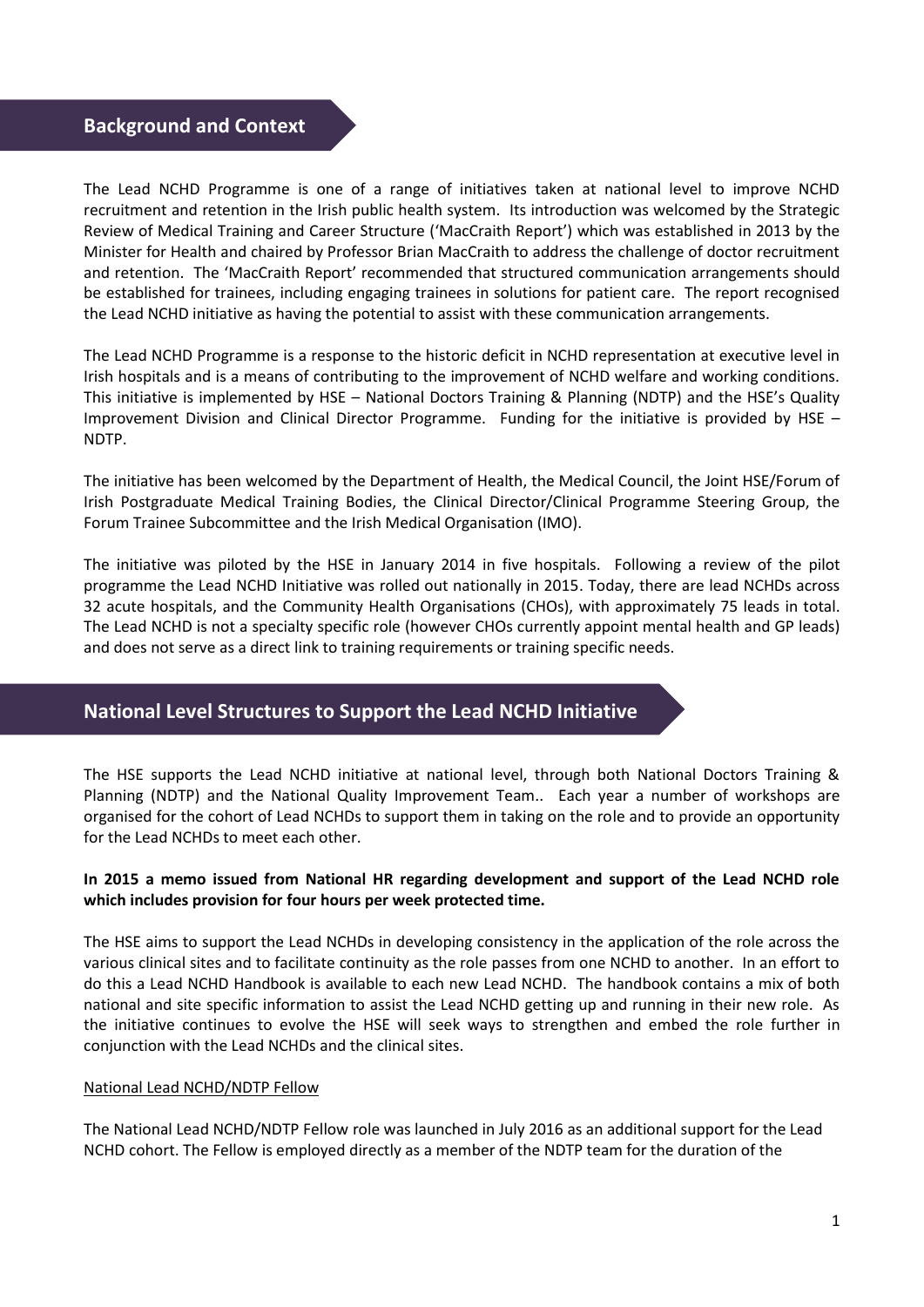Fellowship and works in collaboration with all relevant stakeholders to strengthen current initiatives and develop additional initiatives to further embed the Lead NCHD role in clinical sites around the country.

### **Reporting Relationship at Hospital/CHO Level**

The Lead NCHD will report to the Lead Clinical Director/nominated Clinical Director/ Executive Clinical Director/nominated Executive Clinical Director in their service. Meetings should be held on a regular basis at agreed intervals i.e. fortnightly and no less than once per month to discuss matters of mutual interest, progress initiatives and to ensure that the Lead NCHD is aware, and has an opportunity to input into issues being discussed at the clinical site that are of relevance to and/or affect NCHDs. Lead NCHDs are also supported by NDTP Training Leads who are appointed at hospital group level.

### **Key Working Relationships**

In the execution of the role, the Lead NCHD will, as required, be supported by and engage with:

- NCHD Committee
- CEO / General Manager / Chief Officer
- Chief Operating Officer / Head of Mental Health
- Clinical Directors/ECDs
- HR Director
- Medical Manpower Manager
- Hospital / Mental Health Service Executive Management Team
- Nursing Representatives
- Nursing Management
- Health and Social Care Professional Representatives
- Other Senior Management
- NDTP Training leads (where available)
- NCHD Reps (CHOs)
- Community Healthcare Network Manager (GP Leads)

### **Purpose of the Role**

The role of the Lead NCHD is to provide a formal link at management level between the relevant NCHD cohort, NCHD Committee and management structure, thereby enabling a structured, continuous two-way flow of engagement and communication between management and NCHDs. The Lead NCHD role should help to integrate NCHDs within their clinical site and improve the employment experience of NCHDs. The Lead NCHD role should facilitate enhanced communication between NCHDs and management in a way that provides NCHDs, through the Lead NCHD, with an opportunity to participate in service discussions and decision making regarding; matters that affect NCHDs, the day-to-day running of hospitals/ mental health services, and solutions/improvements to enhance patient care.

### **"Improving NCHD recruitment and retention, in the Irish public health system".**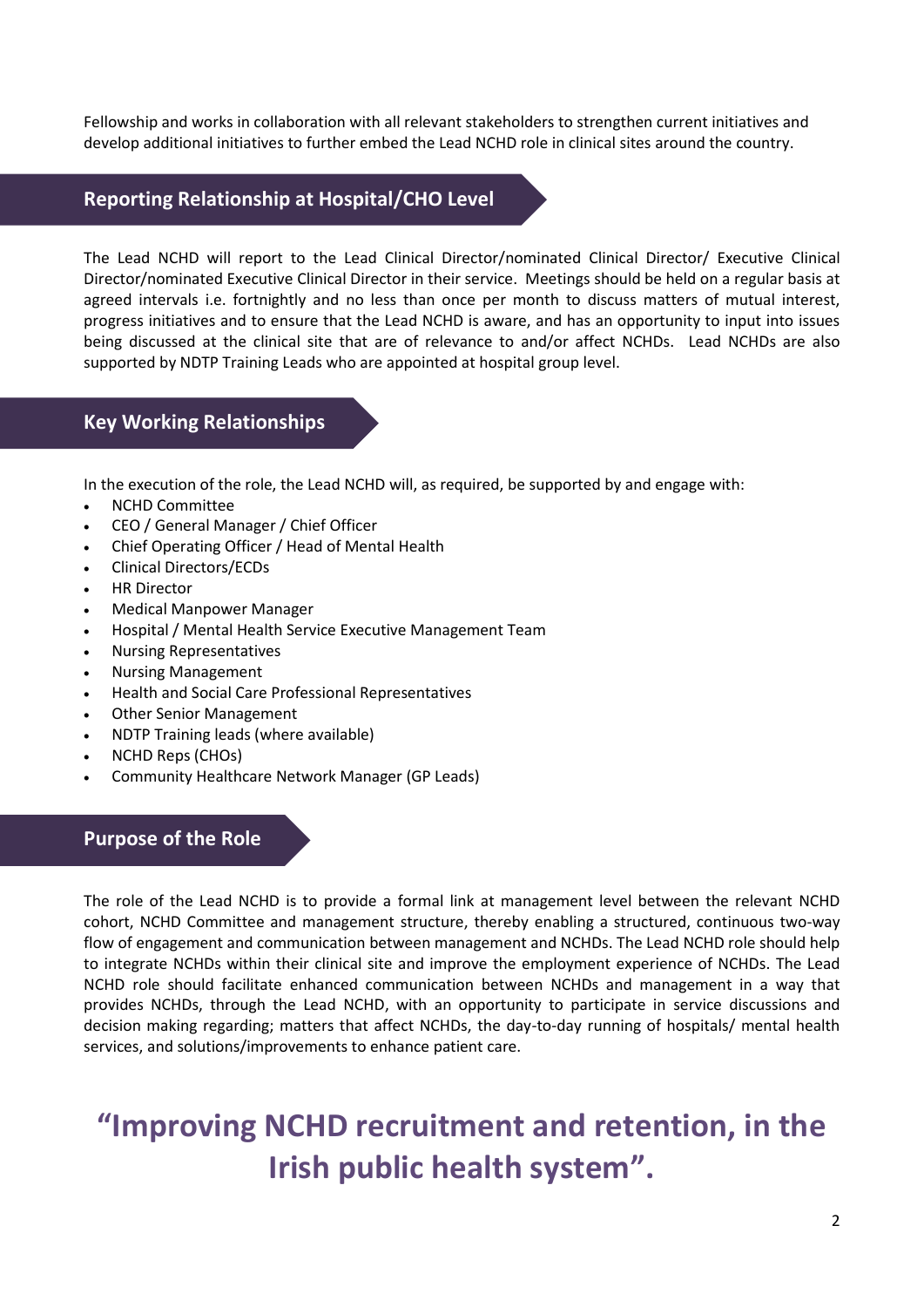### **Work Programme**

Following their appointment, the Lead NCHD should meet with the Hospital CEO/General Manager/Head of Mental Health and the Lead Clinical Director/Executive Clinical Director/nominated Clinical Director to agree the work programme for their tenure as Lead NCHD. This may include a number of objective(s) to be achieved, agreement as to how the objectives will be progressed and provide a means of tracking progress towards their achievement which can be reviewed at intervals as agreed. This work programme should be regularly reviewed and a service improvement or Quality Improvement project should be identified early on in the tenure of the Lead.

### **Principal Duties & Responsibilities**

The Lead NCHD role encompasses the following key elements:

- When interacting with hospital / mental health service / CHO management act on behalf of **all NCHDs**; training, non-training and interns within the clinical directorate structure
- **This is not an industrial relations role - industrial relations matters will continue to be progressed via existing mechanisms, however pertinent IR issues should be fed to the National Lead NCHD for onward management.**
- **It is not the role of the Lead NCHD to devise the rotas or fill rota gaps.**
- Organise regular meetings with the (Executive) Clinical Director(s) and Medical Manpower Manager to discuss issues pertinent to NCHDs including; NCHD welfare, training provision and access, EWTD, any executive decisions affecting NCHDs and individual/group grievances;
- Regularly attend the hospital/ mental health service / CHO executive management team meetings and participate in discussions and decision making regarding; the day-to-day running of the hospital/mental health service, solutions/improvements to enhance patient care and matters of importance to NCHDs;
- Chair the NCHD Committee;
- Attend or nominate other NCHDs to attend key meetings and hospital/mental health service committees such as:
	- o Hospital Executive / ECD management team
	- o Medical Board/Medical Executive
	- o Clinical Directors Meeting
	- o Physicians Sub-Group
	- o Surgical Sub-Group
	- o EWTD
	- o Transfer of Tasks
	- o Bed Management
	- o Infection Prevention and Control
	- o Drugs and Therapeutics
	- o Audit Committee
	- o Quality and Patient Safety
	- o Other meetings as appropriate such as: Quality, Risk, HIQA, Mental Health Commission
- Where appropriate attend hospital/mental health service/CHO inspections such as accreditation, college and Medical Council inspections.
- Work in conjunction with NCHDs and the NCHD Committee at all times.
- Consider nomination of directorate specific NCHDs if these are currently not nominated and meet with these regularly for the purposes of directorate integration and improved flow of information;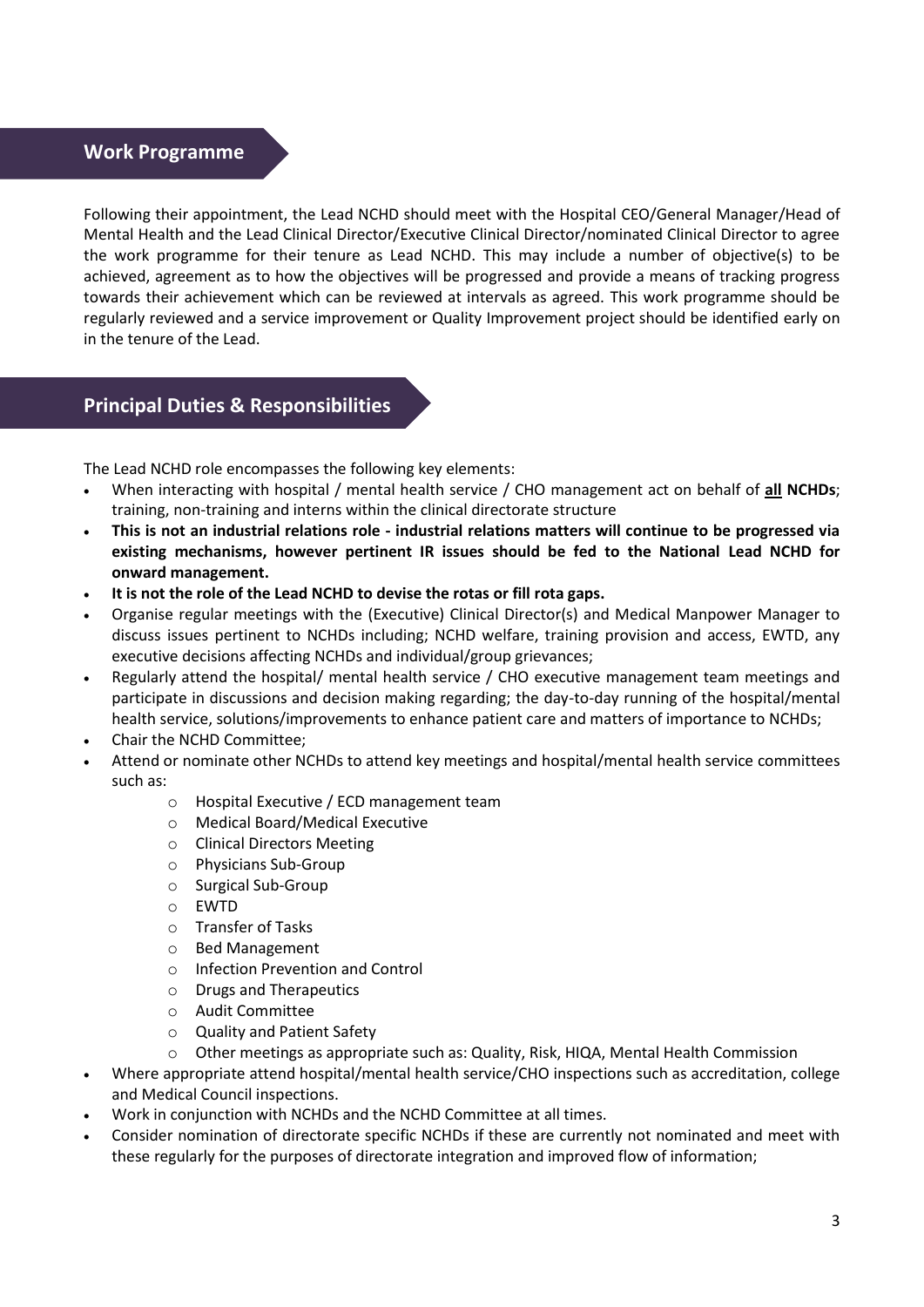- Meet NCHDs within their hospital/ mental health service or directorate in a regular and structured fashion to inform and be informed of all issues pertinent to NCHDs;
- Aim to ensure that NCHDs feel engaged and empowered to improve their working conditions and patient care, ensure they are knowledgeable of their contractual entitlements and supports available to them.
- Advise on workloads and appropriate allocation of NCHD posts and tasks.
- Liaise with relevant medical departments and with individual consultants as required.
- Liaise with health and social care professional representatives and nursing management representatives, on any matters of joint interest, including transfer of elements of NCHD workload, and support for NCHDs on-call
- Raise awareness of wellbeing supports for NCHDs such as Employee Assistance Programme etc…
- Submit a QI project to the National Lead at the end of their rotation.
- Ensure a smooth handover to their successor at end of their tenure as Lead.

### **Requirements of Lead NCHD to Engage with National Initiatives**

Each Lead NCHD is required to:

- Contribute to the wider Lead NCHD initiative, through participation in the National Lead NCHD Committee and attendance at the National Lead NCHD workshops (please note the Lead workshops for 2020/21 will most likely take place virtually, more details will be provided to leads once appointed);
- Provide feedback as requested by the National Lead and NDTP;
- Roll out an improvement initiative for NCHDs;
- Interact and engage with the National Lead NCHD/NDTP Fellow; and
- Promote continuity of the Lead NCHD role on their site by facilitating a smooth transition and handover to the incoming Lead NCHD.

### **Educational Fund**

In acknowledgement of the work associated with the Lead NCHD role and with a view to supporting same from an educational perspective, each Lead NCHD will have access to an educational fund to undertake an academic qualification in Management and/or Leadership Skills in the Republic of Ireland. Details of how to claim from this fund are outlined below:

- Upon successful appointment as a Lead NCHD please contact the National Lead NCHD [nl.nchd@hse.ie](mailto:nl.nchd@hse.ie) providing details of the Management/Leadership course you wish to register for.
- A funding confirmation letter will be issued to you to provide when registering with the relevant institution.
- Once registered please submit confirmation/evidence of a place to [nl.nchd@hse.ie.](mailto:nl.nchd@hse.ie) Funding up to the amount of  $\epsilon$ 2,500 will be paid directly to the relevant institution towards course fees.
- All Leads should identify their chosen course once appointed; please see attached guidance document on eligible courses.

**Please Note: It is the responsibility of each Lead NCHD to ensure they engage with the National Lead to determine course suitability for this funding in advance of registration.**